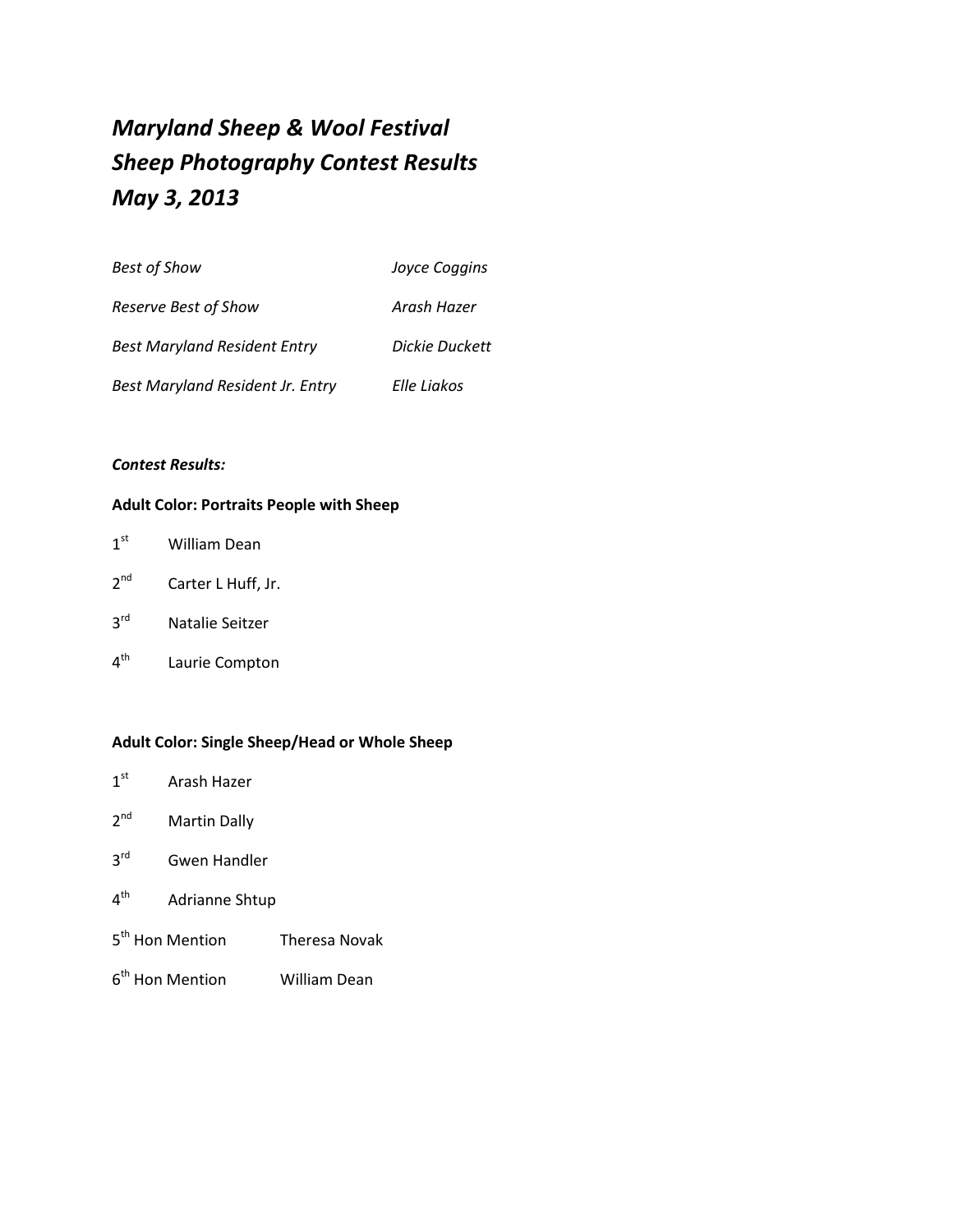#### **Adult Color: Lambs**

- 1<sup>st</sup> Richard Duckett
- 2<sup>nd</sup> Theresa Novak
- 3<sup>rd</sup> William Dean
- 4<sup>th</sup> Adrianne Shtup
- 5<sup>th</sup> Hon Mention Martin Dally

### **Adult Color: Landscapes/Flocks of Sheep**

- 1<sup>st</sup> Maggie Alexander
- 2<sup>nd</sup> William Dean
- 3<sup>rd</sup> Theresa Novak
- 4<sup>th</sup> Martin Dally

#### **Adult Color: Still Life Inanimate Objects**

- 1<sup>st</sup> Adrianne Shtup
- 2<sup>nd</sup> Susan Orr
- 3<sup>rd</sup> William Dean
- 4<sup>th</sup> Leon Chapman

#### **Adult Color: Sheep & Wool Related Activities**

- 1<sup>st</sup> Natalia Seitzer
- 2<sup>nd</sup> Maggie Alexander
- 3<sup>rd</sup> David Hall
- 4<sup>th</sup> Carol Peterson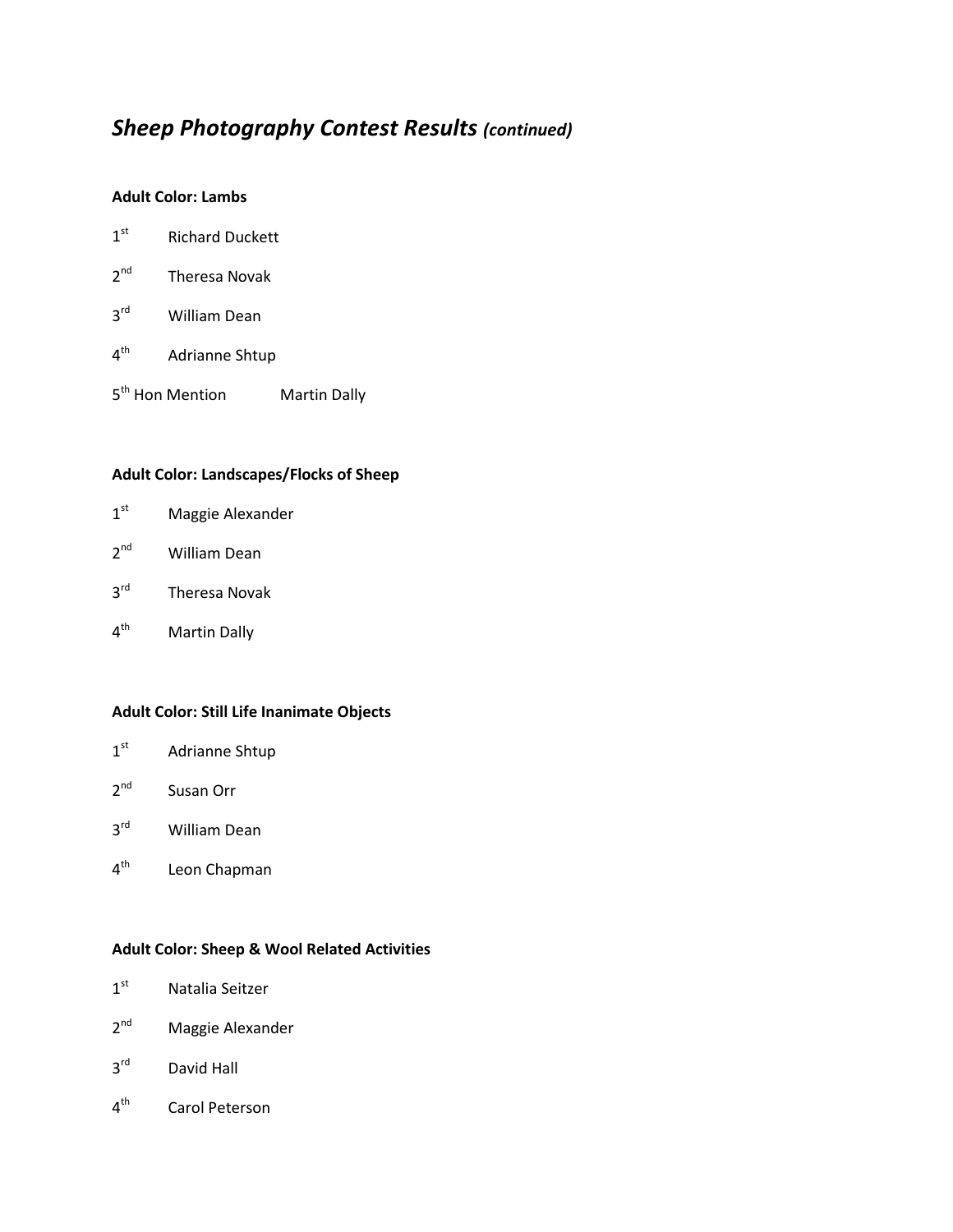#### **Adult Color: Stable Scenes**

- 1<sup>st</sup> Dickie Duckett
- 2<sup>nd</sup> William Dean
- 3<sup>rd</sup> Natalia Seitzer
- 4<sup>th</sup> Philip Sorensen

#### **Adult Black and White: Portraits Heads, Figures**

- 1st Joyce Coggins
- 2<sup>nd</sup> William Dean
- 3rd Natalia Seitzer
- 4<sup>th</sup> Adrianne Shtup

#### **Adult Black and White: Landscapes/Flocks of Sheep**

- 1<sup>st</sup> William Dean
- 2<sup>nd</sup> Nicole Correri
- 3<sup>rd</sup> William Dean
- 4<sup>th</sup> Natalia Seitzer

#### **Adult Black and White: Stable Scenes**

- 1<sup>st</sup> Natalia Seitzer
- 2<sup>nd</sup> Sue Bloom
- 3<sup>rd</sup> William Dean
- 4<sup>th</sup> Natalia Seitzer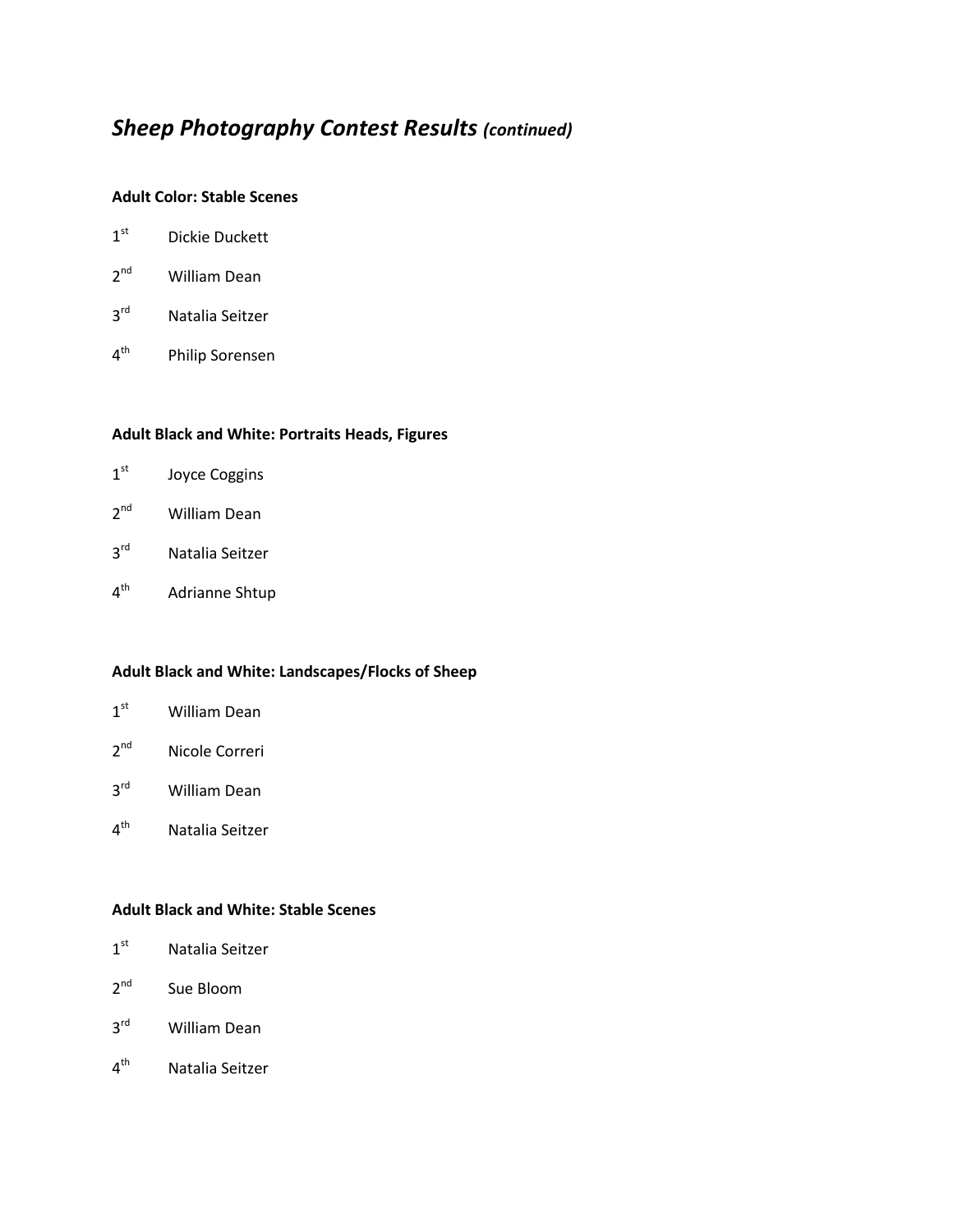#### **Juniors Color: Portraits**

| 1 <sup>st</sup> | Iman Hazer   |
|-----------------|--------------|
| 2 <sup>nd</sup> | Elle Liakos  |
| $3^{\text{rd}}$ | Julia Taylor |
| 4 <sup>th</sup> | Sarah Combs  |

#### **Juniors Color: Lambs**

- 1<sup>st</sup> Elle Liakos
- 2<sup>nd</sup> David Degreenis
- 3rd Sarah Combs

### **Junior Color: Landscapes/Flocks of Sheep**

- 1<sup>st</sup> Iman Hazer
- 2<sup>nd</sup> Emma Jager
- 3rd David Degreenis

#### **Junior Color: Stable Scenes**

1<sup>st</sup> Sarah Combs

#### **Junior Color: Sheep & Wool Related Activities**

- 1<sup>st</sup> Emma Jaeger
- 2<sup>nd</sup> Emma Jaeger